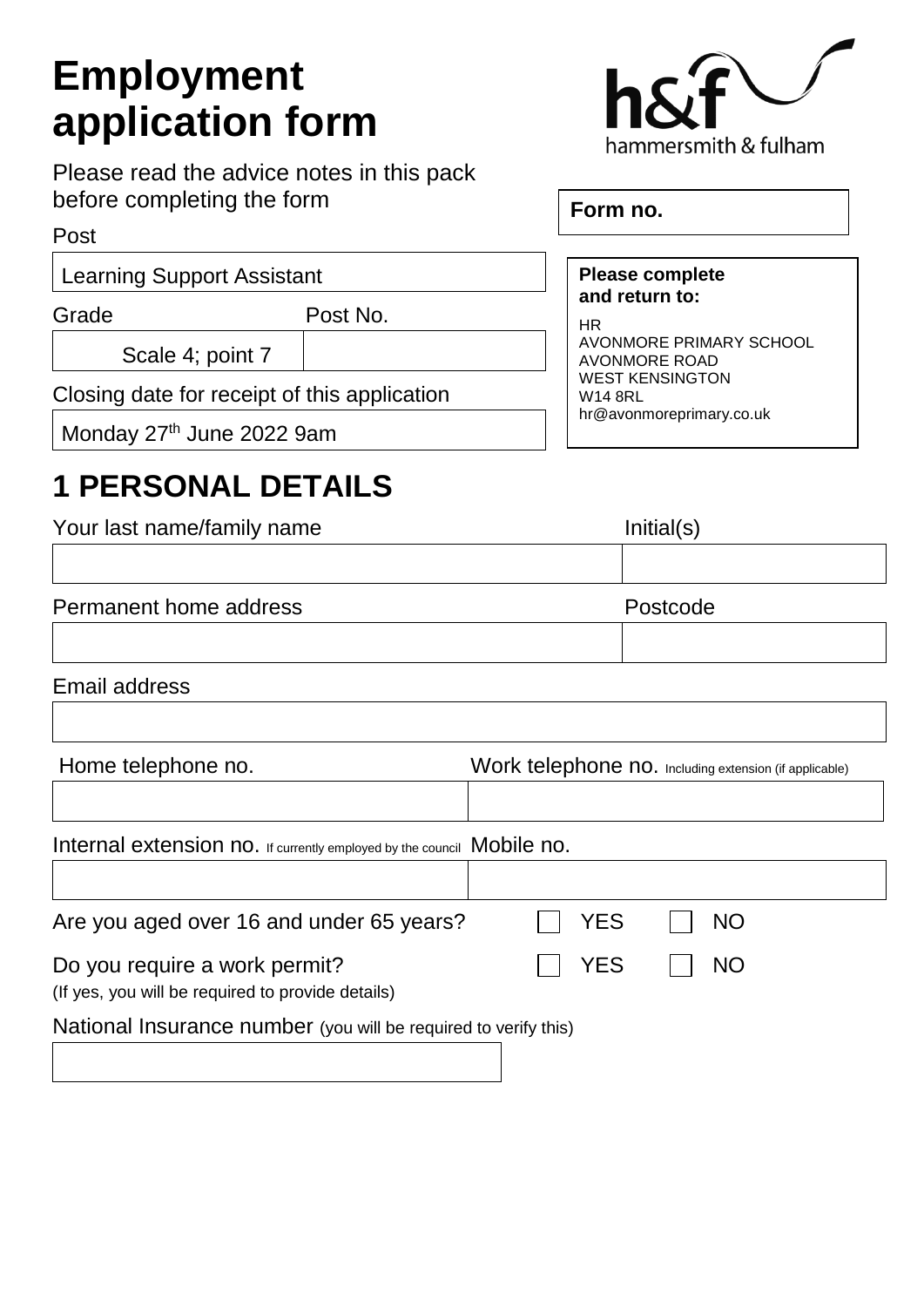## **2 CURRENT OR MOST RECENT APPOINTMENT**

Are you currently employed by this council?

If **yes**, complete section (a) below

If **no**, complete section (b) below

### **(a) Current employees of Hammersmith & Fulham Council**

| Department/section | Title of post |
|--------------------|---------------|
|                    |               |

Grade/salary Starting date

### **(b) External applicants - where you work now, or your last job**

Employer's name

### Employer's address

| Starting date | Leaving date (if applicable) |
|---------------|------------------------------|
|               |                              |

Position held Grade/salary

When could you be available for work, or what notice period is required by your current employer?

Reason for leaving if no longer employed

## **3 REHABILITATION OF OFFENDERS ACT 1974**

Do you have any criminal convictions, bindovers, formal warnings or cautions, including those considered 'spent' under the Rehabilitation of Offenders Act 1974 (please see attached policy on employing reoffenders)?

YES | | NO

If YES please give details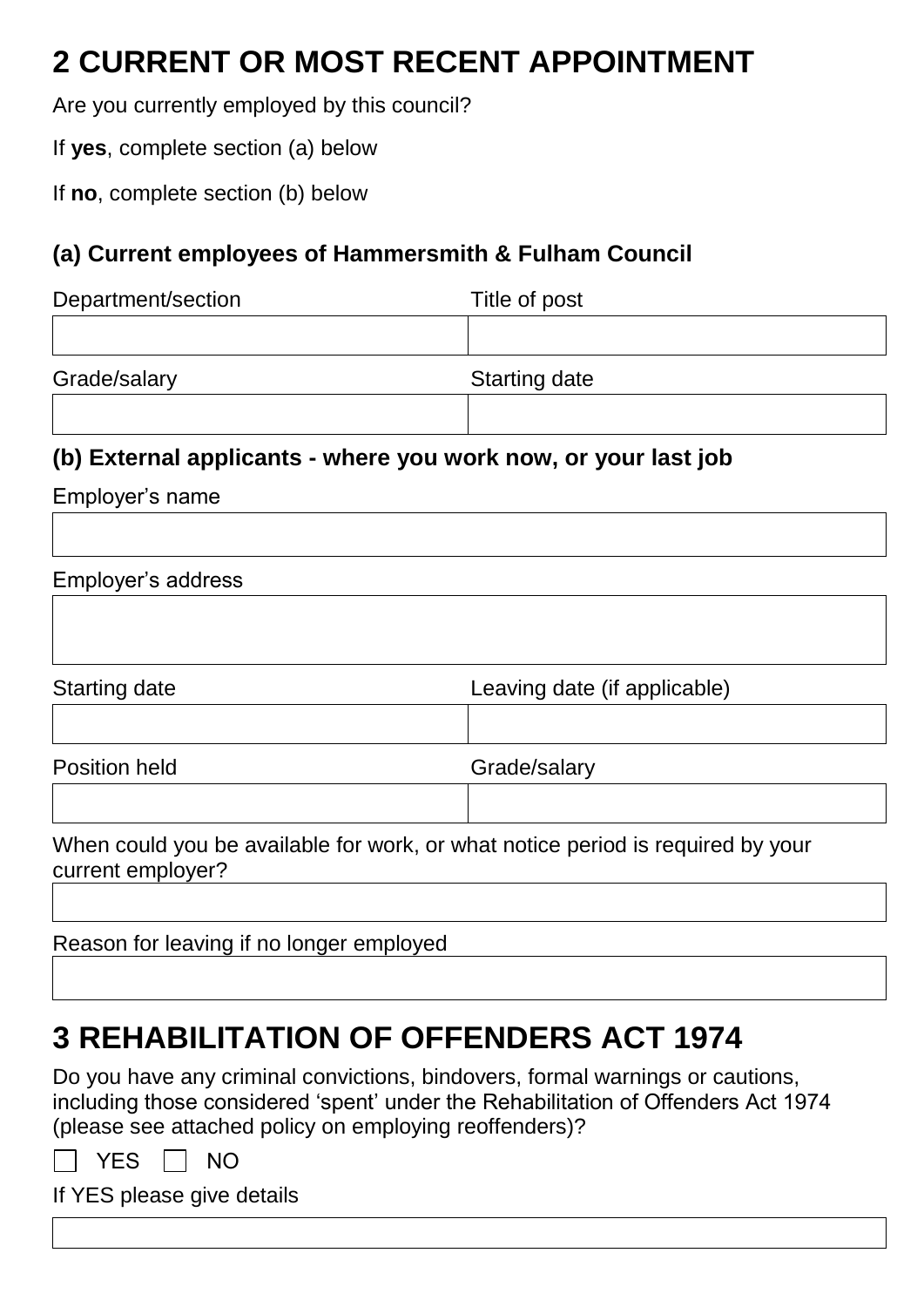# **4 PREVIOUS APPOINTMENTS**

### **What jobs have you had in the past?**

Please list all your previous appointments. This should also include voluntary and temporary work. Continue on a separate sheet if necessary.

| Dates employed<br>to/from | Name & address<br>of employer | Position held &<br>nature of work | Reason for<br>leaving |
|---------------------------|-------------------------------|-----------------------------------|-----------------------|
|                           |                               |                                   |                       |
|                           |                               |                                   |                       |
|                           |                               |                                   |                       |
|                           |                               |                                   |                       |
|                           |                               |                                   |                       |
|                           |                               |                                   |                       |

## **5 QUALIFICATIONS AND RELEVANT TRAINING**

Name of school/college Qualification level/skills gained Date

| <b>INQUILE OF SUITOUR CONFIGUE</b> | Qualification idvolvements gained | Dalo |
|------------------------------------|-----------------------------------|------|
|                                    |                                   |      |
|                                    |                                   |      |
|                                    |                                   |      |
|                                    |                                   |      |
|                                    |                                   |      |
|                                    |                                   |      |
|                                    |                                   |      |
|                                    |                                   |      |
|                                    |                                   |      |
|                                    |                                   |      |
|                                    |                                   |      |
|                                    |                                   |      |
|                                    |                                   |      |
|                                    |                                   |      |
|                                    |                                   |      |
|                                    |                                   |      |
|                                    |                                   |      |
|                                    |                                   |      |
|                                    |                                   |      |
|                                    |                                   |      |

You may be required to provide evidence of any academic qualifications stated.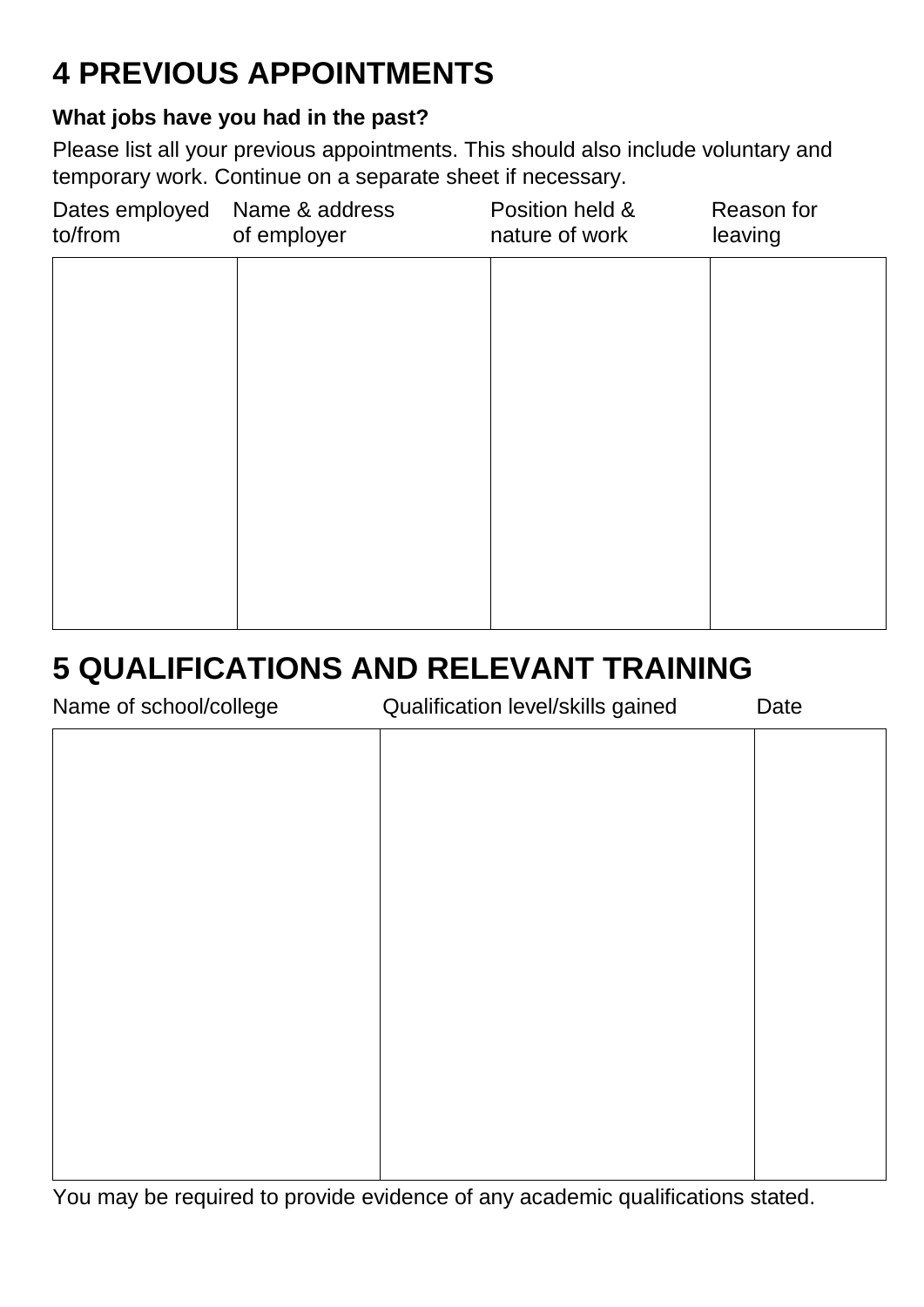# **6 SUPPORTING STATEMENT**

### **How you meet the selection criteria**

Drawing upon your experience, skills, abilities and qualifications explain how you meet each selection criterion, addressing each one in turn using appropriate headings.

Please try and limit your response to no more than four sides of A4 (please read advice notes).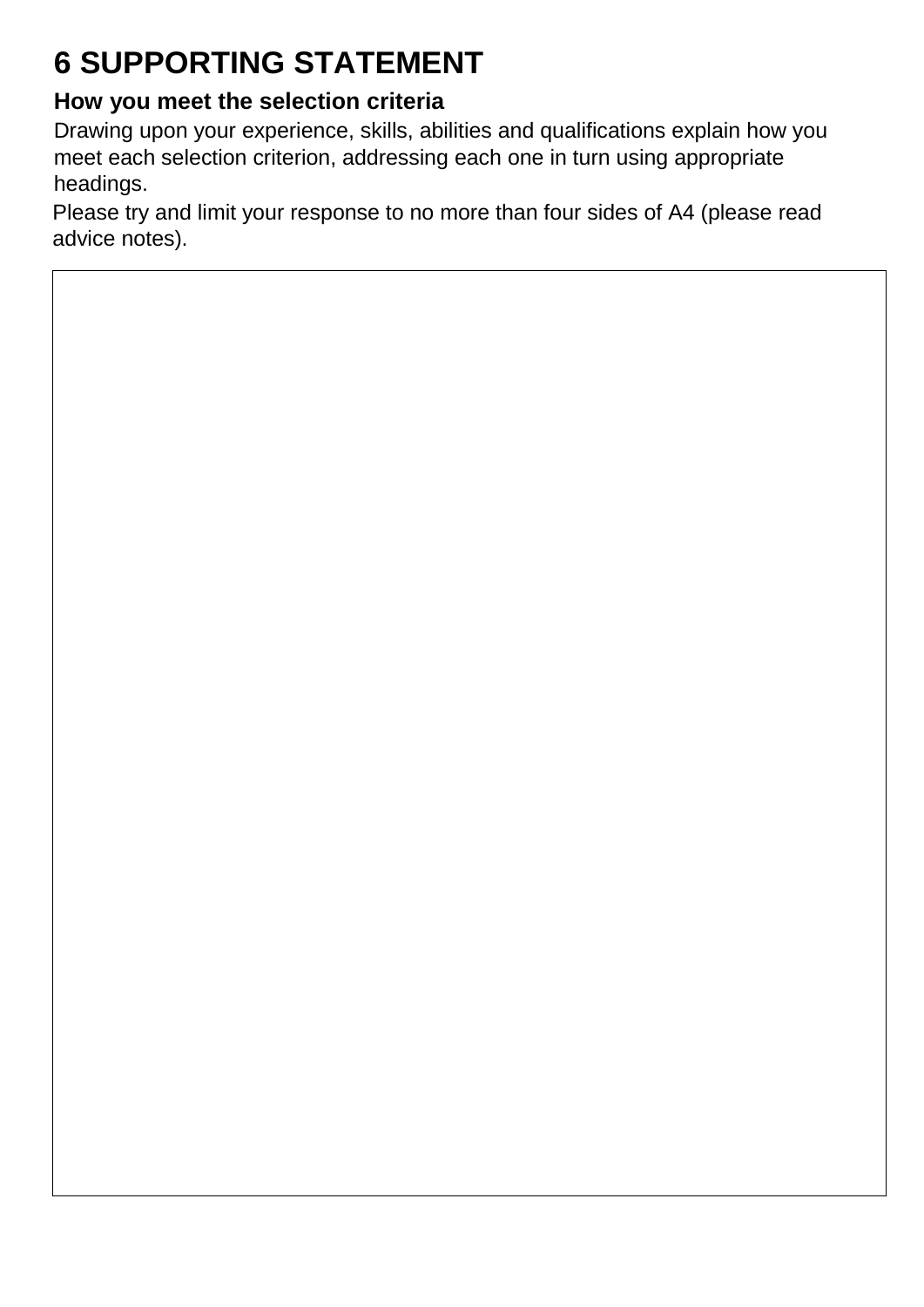## **7 DETAILS OF REFEREES CURRENT EMPLOYEES OF THE COUNCIL**

Please give the name, work location and telephone number of your current line manager in the section marked 1st Referee.

### **EXTERNAL APPLICANTS (including agency staff currently working for the council)**

Please give the names and addresses of two referees. One should be your present employer, or your most recent employer if you are currently unemployed. Both referees should have been in a position of responsibility within the employing organisation(s). If you are unable to provide these please give details of someone who knows you in other than a personal capacity and who is prepared to provide a reference for you. They must not be related to you, or be a friend. If you are a school/college leaver, please give details of head teacher/tutor.

| <b>1st REFEREE</b>                                                         | 2nd REFEREE                                                                |
|----------------------------------------------------------------------------|----------------------------------------------------------------------------|
| Name                                                                       | Name                                                                       |
|                                                                            |                                                                            |
| Organisation name and address                                              | Organisation name and address                                              |
|                                                                            |                                                                            |
|                                                                            |                                                                            |
| Post code                                                                  | Post code                                                                  |
|                                                                            |                                                                            |
| Telephone no./ext and email address                                        | Telephone no./ext and email address)                                       |
|                                                                            |                                                                            |
| <b>Position held</b>                                                       | <b>Position held</b>                                                       |
|                                                                            |                                                                            |
| Connection with applicant                                                  | Connection with applicant)                                                 |
|                                                                            |                                                                            |
| May we contact this person before<br><b>YES</b><br><b>NO</b><br>interview? | May we contact this person before<br><b>YES</b><br>interview?<br><b>NO</b> |
| If you were known by another name<br>when employed please specify:         | If you were known by another name<br>when employed please specify:         |
|                                                                            |                                                                            |
| Dates of employment to/from (if applicable)                                | Dates of employment to/from (if applicable)                                |
|                                                                            |                                                                            |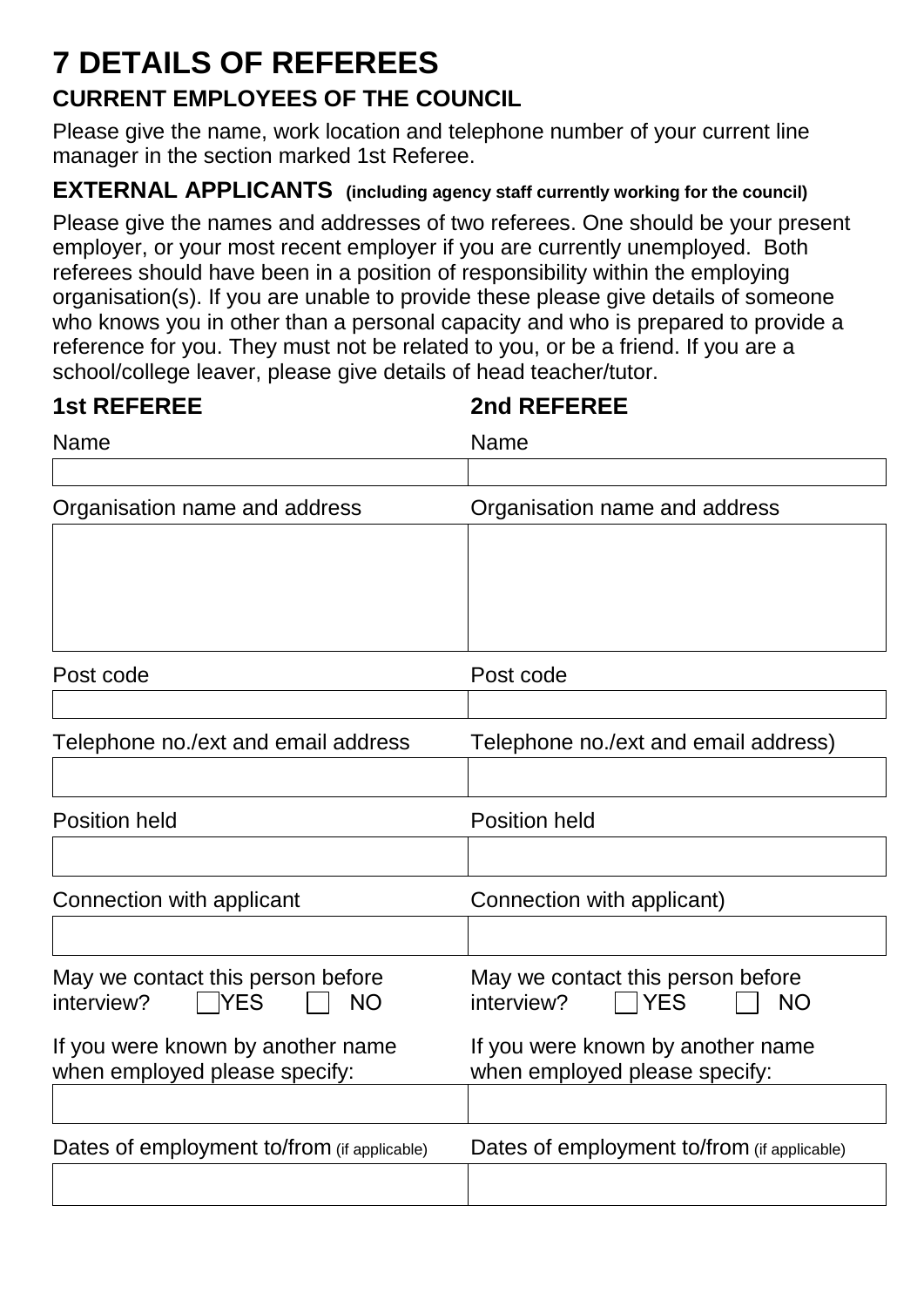## **8 RELATIONSHIP TO CURRENT EMPLOYEE/COUNCILLOR**

To your knowledge, are you related to or closely connected to any councillor or employee of the council?

YES  $\Box$  NO

If YES please give details

## **9 IMPORTANT INFORMATION**

### **Please read before signing this application form**

The accuracy of information provided may be checked with other organisations. Provision of false or misleading information may amount to a criminal offence.

The council may obtain from or provide information to third parties for the purposes of the detection and prevention of crime.

The council may data match information it holds about its employees for the prevention and detection of crime.

### **Declaration**

I accept that the offer of employment is conditional on the provision by me of true, accurate information with no material omissions.

I give my consent to the council making such reasonable enquiries as it sees fit in respect of my application.

As part of this application I agree to the provision of background character information being obtained from the criminal records bureau under the terms of the Rehabilitation of Offenders Act 1974 (Exceptions) Order 1975 and the checks requested are in accordance with the relevant legislation. I (the job applicant) confirm that the information provided in support of this application is accurate and true and that I have not omitted any material facts. I understand that knowingly to make a false statement for this purpose is a criminal offence and will mean that any provisional offer of employment made to me will be withdrawn, or if in post, will lead to the termination of my contract of employment without notice.

| Signature | Date |
|-----------|------|
|           |      |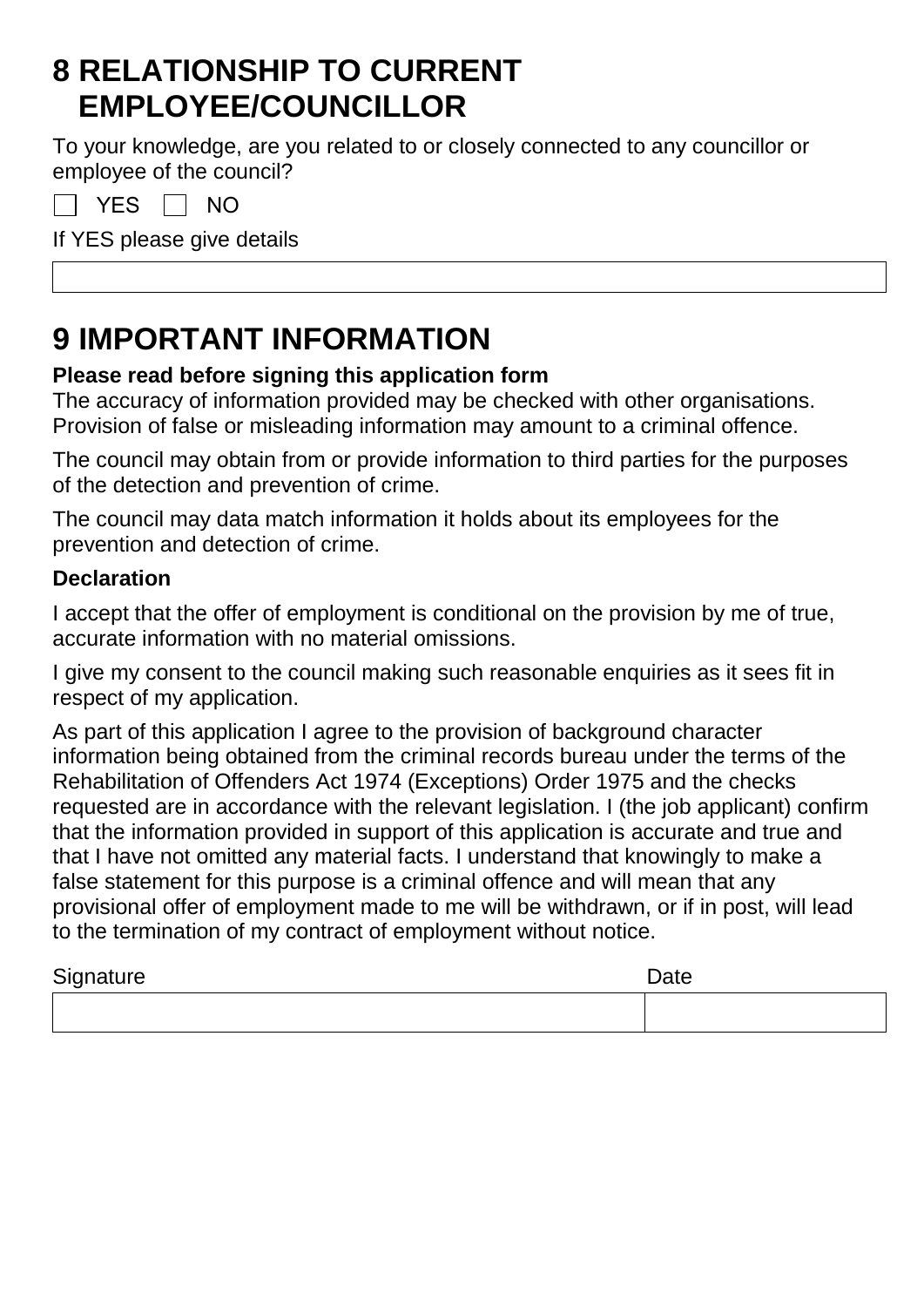## **RECRUITMENT MONITORING**

As an equal opportunities employer, monitoring of recruitment and selection is an essential part of good management practice, and is required under the Race Relations (Amendment) Act 2000. It is endorsed by the Equal Opportunities Commission and the Commission for Racial Equality, in order to ascertain whether equality of opportunity is being achieved.

Our equal opportunities policy demonstrates a commitment to job applicants and those involved in staff selection that the recruitment process will be conducted as fairly and consistently as possible. With this in mind, all stages of the recruitment process will be monitored. This sheet will be separated from your application upon receipt.

#### **We are unable to process applications from candidates who do not complete this form.**

Fill in the most appropriate box in each section with a cross eg: **X**

Post applied for

| Learning Support Assistant (Special Educational Needs)                                                                                                                                                                               |                                                |
|--------------------------------------------------------------------------------------------------------------------------------------------------------------------------------------------------------------------------------------|------------------------------------------------|
| <b>Mrs</b><br>Mr<br>Ms<br>Dr                                                                                                                                                                                                         |                                                |
| Your last name/family name                                                                                                                                                                                                           | <b>First name</b>                              |
|                                                                                                                                                                                                                                      |                                                |
| Under 16<br>16 - 24 yrs<br>Age<br>40 - 49 yrs<br>$30 - 39$ yrs                                                                                                                                                                       | 25 - 29 yrs<br>$50 - 59$ yrs<br>60 yrs or over |
| <b>Disability</b> - Do you have a physical or mental impairment which has a substantial<br>and long-term adverse effect on your ability to carry out normal day-to-day activities<br>(see guidance note)?<br><b>YES</b><br><b>NO</b> |                                                |
| Gender                                                                                                                                                                                                                               |                                                |
| Female<br>Male                                                                                                                                                                                                                       |                                                |
| <b>Present situation</b>                                                                                                                                                                                                             |                                                |
| Internal applicant                                                                                                                                                                                                                   | Registered unemployed                          |
| External applicant, employed                                                                                                                                                                                                         | Other                                          |
| <b>Location</b>                                                                                                                                                                                                                      |                                                |
| I live within the borough                                                                                                                                                                                                            | I live within greater London                   |
| I live within a neighbouring borough                                                                                                                                                                                                 | I live outside greater London                  |